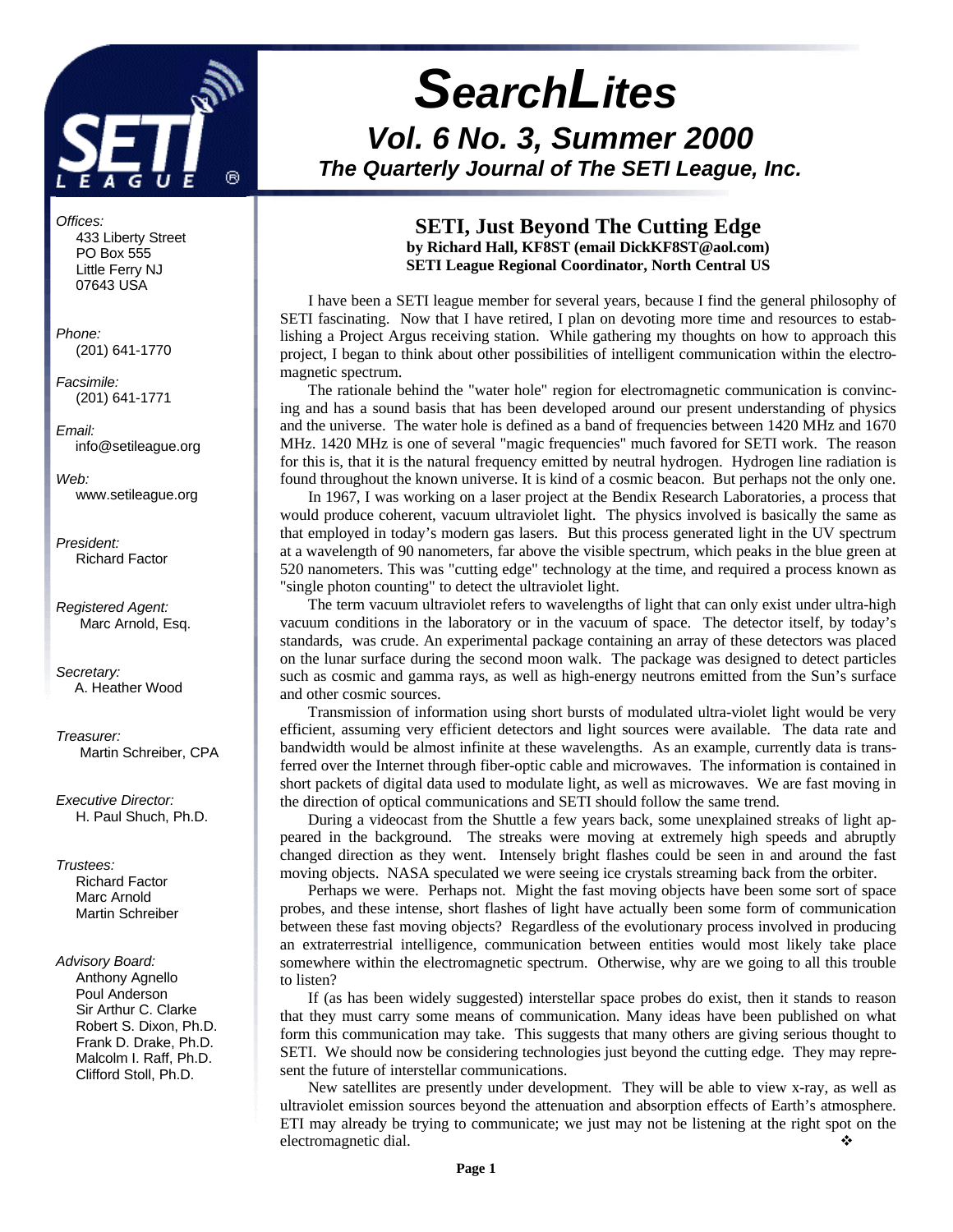# **Optical SETI Pioneer Receives 2000 Bruno Award**

**LITTLE FERRY, NJ..,** 26 March, 2000 -- The SETI League, Inc., leaders in the privatized Search for Extra-Terrestrial Intelligence, has awarded its highest honor to a leading proponent of Optical SETI (OSETI). Photonics engineer Dr. Stuart Kingsley, 51, director of the Columbus Optical SETI Observatory, today received the coveted Giordano Bruno Memorial Award for his pioneering efforts in the search for laser signals from space.

For forty years, the world's SETI programs have been dominated by microwave technology, while OSETI proponents have argued that laser communication is at least as likely a mechanism as radio for establishing interstellar contact. Dr. Kingsley's has been a voice in the wilderness for at least the past ten years, his optical observatory among the first to search for laser communications from space. The scientific establishment is only now beginning to embrace OSETI, due in large part to Kingsely's research, publications and conference presentations.

Since 1990, Stuart Kingsley has been conducting what has become the world's longest-running optical SETI program from an observatory dome behind his home in Columbus, OH. His modest 25 cm diameter reflector telescope searches the 550 nm spectrum for pulsed lasers emanating from nearby stars. While most SETI scientists concentrated on the more conventional microwave spectrum, Dr. Kingsley's optical search has received support from such visionaries as Nobel laureate Dr. Charles Townes and novelist Sir Arthur C. Clarke.

As vindication of Kingsley's vision, the past five years have seen the launch of half a dozen ambitious OSETI projects at the Harvard-Smithsonian Astronomical Observatory; the University of California, Berkeley; the Lick Observatory in California; on the Keck telescope in Hawaii; at Perth and Sydney, Australia; and in the Czech Republic. Dr. Kingsley now chairs the SETI League's Optical SETI Committee, through which he encourages other experimenters to embrace OSETI.

Dr. Kingsley's curriculum vita may be found on the web, at www.setileague.org/admin/kingsley.htm.  $\bullet\bullet$ 



## **OSETI Bruno Shows Vision by Dr. Stuart Kingsley (kingsley@coseti.org)**

Since I couldn't be present to make my "SETI Oscar" acceptance speech on Oscar day in March, I will do so here. I wish to thank the members of The SETI League for the honor of this year's Bruno Award. It is greatly appreciated. It comes at a time when the optical search for extraterrestrial intelligence is receiving increased attention. Little did I think when embarking upon this venture in the summer of 1990, that a decade later I would still be actively involved in Optical SETI. Prior to 1990, I did not know that a limited amount of OSETI research had been done since 1961. Next year, I chair the third SPIE conference on the subject.

This will mark the 40th anniversary of OSETI, though up to now very few people have appreciated the fact that the optical approach to SETI has considerable merit. Interestingly, despite the fact that opposition to Optical SETI in the SETI establishment has substantially abated since the summer of 1998, there are still articles, books and documentaries on SETI-related subjects being produced that fail to mention the approach. All it needs is the two extra words "and optical" when referring to radio or microwave SETI. It is not necessary to describe what Optical SETI is, but it does need a mention.

Let us hope that by 2010, we will have discovered extraterrestrial laser beacon signals and then know for sure that "we are not alone." Of course, this may take spacebased observatories, so it is important that future spacebased optical observatories, whether they operate in the infrared, visible or ultraviolet spectrums, should be equipped to undertake Optical SETI observations. I can confidently predict that by 2005, most SETI activities on this planet will be of the optical kind and that by 2010, most funding for SETI will be for the optical variety.

As far as The SETI League is concerned, the next decade will see its membership grow substantially, but driven by vast numbers of amateur optical astronomers who will have decided to take up the optical search. Amateurs make significant contributions to conventional astronomy, so there is no reason why they should not do the same in the Optical SETI arena.

We have seen how successful SETI@Home has been in generating interest in Microwave SETI, from data collected by the Arecibo radio telescope. How much more interest will be generated by the ability to collect one's own optical data or process data obtained over the Internet from other research groups! For this reason, The Columbus Optical SETI Observatory intends to make its data available over the Internet when the present upgrade is completed next year.  $\bullet$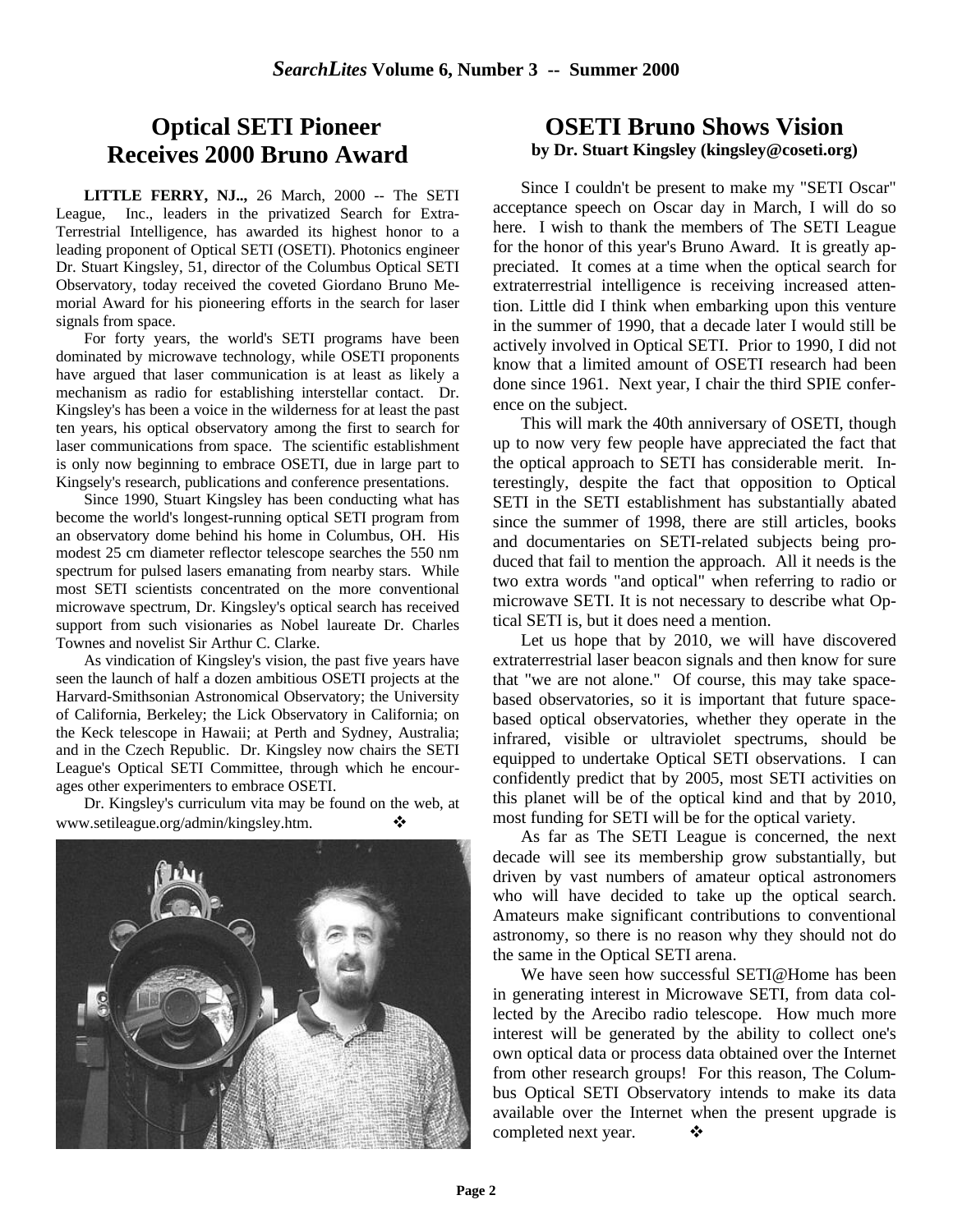# **SETI League Director Receives Dayton Technical Award**

**LITTLE FERRY, NJ..,** May, 2000 -- The Dayton Amateur Radio Association, which hosts the world's largest ham radio gathering, has honored Dr. H. Paul Shuch with its annual Technical Excellence Award, in recognition of his many years of teaching and leadership in microwave and space communications. Shuch, who holds amateur radio callsign N6TX, has served since its inception as executive director of the membership-supported SETI League, Inc., grassroots leaders in a privatized Search for Extra-Terrestrial Intelligence. The award will be presented on Saturday night, May 20, 2000, as part of the Dayton Hamvention Banquet at the Nuter Center, Dayton OH. Details are available on the Dayton Hamvention website, <http://www.hamvention.org>.

Dr. Shuch is credited with designing the world's first commercial home satellite TV receiver, developed early weather satellite receivers, and holds patents for aircraft radar systems. An Extra-class radio amateur first licensed in 1961, N6TX has been operational in all 20 ham bands between 1.8 MHz and 24 GHz, and is now operating radio telescopes at 1.42 and 14 GHz. Paul has chaired the VHF/UHF Advisory Committee of the American Radio Relay League, and served as Technical Director and Board Chairman of Project OS-CAR, Inc., designers of the world's first nongovernment communications satellites. He has served as a Director of the Central States VHF Society, and was Banquet Speaker at the 1996 Dayton Hamvention.

Paul was a college professor for 24 years, and is the author of more than 250 publications. His past honors include the National Space Club's Dr. Robert H. Goddard Scholarship, a Hertz Foundation Fellowship in the Applied Physical Sciences, the Hertz Doctoral Thesis Prize, the Central States VHF Society's John T. Chambers Memorial Award, and a Technical Achievement Award from the American Radio Relay League. Dr. Shuch is a Fellow of the British Interplanetary Society, serves as a fellowship interviewer for the Hertz Foundation, is a manuscript reviewer for several peer reviewed journals, has been an advisor to the National Science Foundation, and is a military program evaluator for the American Council on Education.

SETI scientists seek to determine through microwave and optical measurements whether humankind is alone in the universe. Since Congress terminated NASA's SETI funding in 1993, The SETI League and other scientific groups have been attempting to privatize the research. Experimenters interested in participating in the search for intelligent alien life, or citizens wishing to help support it, should visit us on the Web at <http://www.setileague.org/>, email to join@setileague.org, send a fax to 1 (201) 641-1771, or contact The SETI League, Inc. membership hotline at 1 (800) TAU-SETI. Be sure to provide us with a postal address to which we will mail further information. The SETI League, Inc. is a membership-supported, nonprofit [501(c)(3)], educational and scientific corporation dedicated to the electromagnetic Search for Extra-Terrestrial Intelligence. ❖

#### *Guest Editorial:* **SETI and a New World Order by Peter Schenkel (email schenkel@ECNET.ec) SETI League Regional Coordinator for Ecuador**

In her speech at the opening of the 50th IAF Congress in Amsterdam last October, the Dutch Minister of Economic Affairs, Mrs. Jorritsma-Lebbink, said that the task of this congress was not only to consider the question how to take man into space, but "How can we take space to man? Or better still: how can space research contribute towards enhancing the welfare and well-being of mankind - perhaps even more important - how can we use these data and technologies to make planet Earth a healthy and safe place, also for the generations to come."

This was a most appropriate and timely reminder. Science especially in times of financial bottlenecks - should not be performed only "for science sake," but must bring solid and foreseeable results and benefits for humanity. Costly research, especially in space, needs this for its justification. This is also true for SETI, hampered in the US by Senate obstructionism, but also by its sometimes ill-oriented promotion efforts.

However thrilling the technological wizardry of such SETI projects as Phoenix, BETA, SERENDIP and Argus may be, it is not radio antennas and sophisticated spectrum analyzers that appeal to the public and on whose merit the legitimacy of SETI should be gauged. What will Contact with an advanced extraterrestrial civilization mean to mankind? This is the central question. In what way will Contact, either via radio astronomy, detection of alien probes or habitats in our solar system, near comets and asteroids, or a visit of an alien craft, benefit and spur on our civilization? I posit that Contact with a scientifically and organizationally superior ETI would be a blessing for us in many ways, especially for the following reason:

Due to the presence of only one superpower, the US, the threat of a ghastly global war now seems diminished. But by the middle of the new century there will be five or six superpowers vying for world supremacy, and by then population growth, resource scarcities, development gaps, ecological degradation and political and economic competition will have built up colossal strains and pressures. Already, today, these forces press for the establishment of a unified global order with a strong supranational authority, the only one capable of dealing effectively and justly with our mounting global problems. The only questions is, will this new world order be introduced via peaceful consent, or only after a devastating clash among the future superpowers?

The ETI we are likely to contact will necessarily be endowed with a peaceful global organizational order. It will have done away with war and destabilizing forces eons ago and be benign and friendly toward other intelligences, for ethical considerations and self interest. Contact with such an ETI would therefore be most opportune during the coming critical decades. It would deal a severe blow to all reactionary and aggressive forces, show us that eternal peace, of which Kant dreamt, is not an illusion, and that the creation of a rational and just global order may be within our grasp. Contact would strengthen the cause of a peaceful transition toward a global order and the faith of all people who believe that mankind awaits a great future. It might help stave off a disaster that may face our next generations. What a benefit for mankind! Not a small reason why all SETI efforts are so important, and need your urgent support.  $\bullet$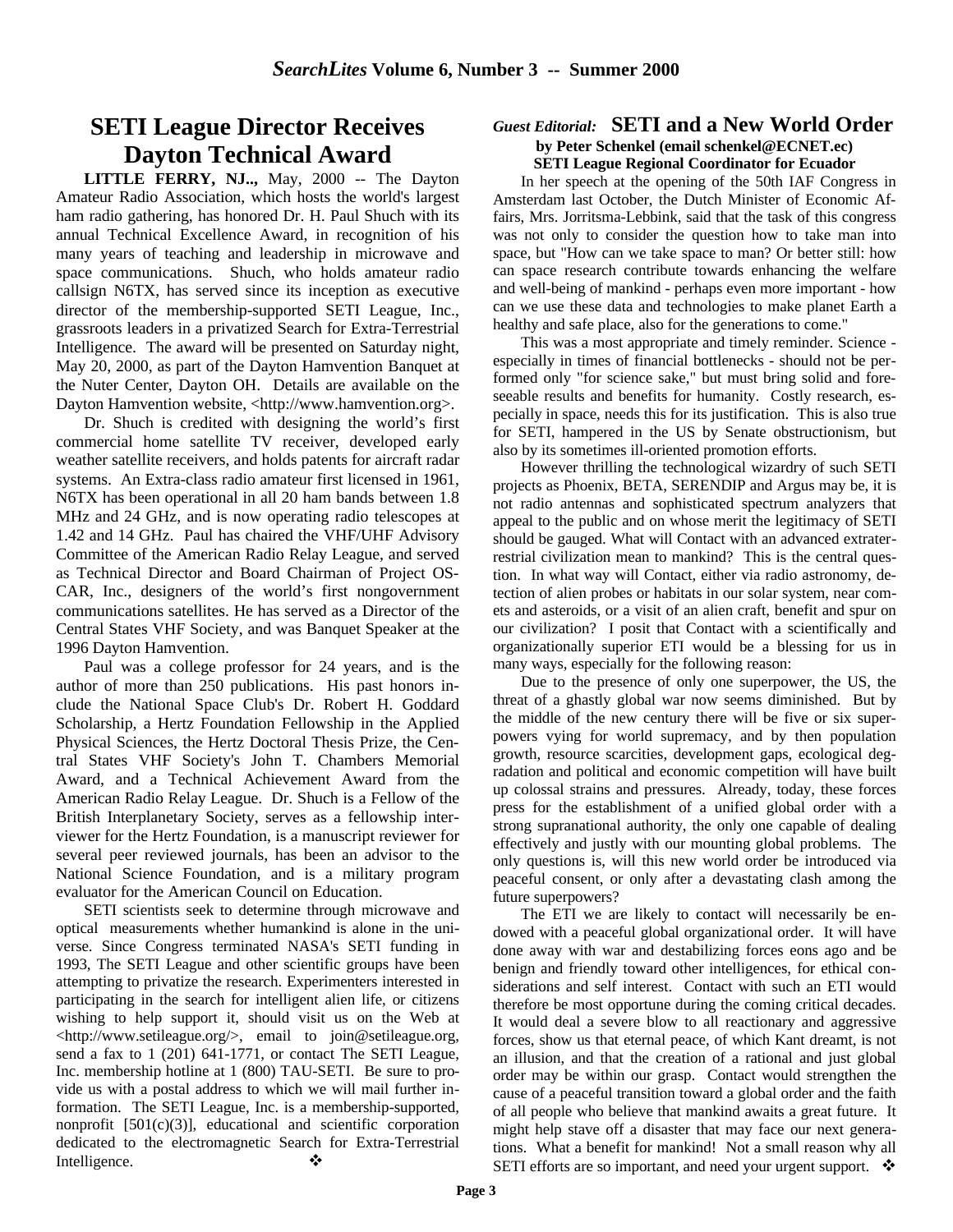#### *Book Reviews:*

### **Passport to the Cosmos by John E. Mack; New York: Crown Publishers, 1999 reviewed by Albert A. Harrison, Ph.D. University of California, Davis (aaharrison@ucdavis.edu)**

Psychiatrist John Mack's *Passport to the Cosmos* takes a fresh look at the alien abduction experience. This relatively brief, organized and readable work departs in significant ways from Mack's earlier *Abductions: Human Encounters with Aliens* (Crown, 1994) which was organized around case histories. Although Passport to the Cosmos introduces new case material, most of this built into topical chapters and presented to illustrate and support the author's thesis. The topical organization, the impressive use of cross-cultural material and citations of very recent references are among the features that set this apart from Mack's earlier work.

If we take alien abduction reports at face value, then countless humans have been transported through walls or ceilings to destinations where they are examined and sexually abused (if not impregnated) by humanoids, and shown visions of a calamitous future Earth. Some report repeated abductions and establishing continuing relationships with their abductors. Over time these experiencers gain a new perspective on the cosmos, become more aware and socially concerned, and undergo self-actualization or personal growth.

Many elements in abduction reports hint that abductees have come into contact with advanced beings from other worlds. Yet, as Mack points out, neither the level of physical evidence nor corroborative testimony satisfies scientific criteria. Even if we ignore the efforts of the media to publicize the phenomena and make the assumption that individual abduction reports are independent and convergent, we cannot take them as evidence of life on other worlds, at least not the physical worlds familiar to the astronomers, physicists, and biologists. Yet, to ignore these reports because they are absurd and not supported by material evidence would be a mistake. Such reports may tell us little about life on other worlds, but they do tell us much about our culture and psychology, and about the emerging relationship between humans and the cosmos.

Rather than attempt to establish the "reality" of alien abductions, Mack centers on the powerful nature of the abduction experience. He urges readers to suspend preconception and disbelief, consider the reports in their entirety, and accompany him on a journey to explore common themes. In this book Mack adopts a remarkable cross-cultural perspective which shed much light on diverse and long-standing beliefs in star people. This breaks important new ground and helps him develop a comprehensive framework for organizing and interpreting abduction reports.

Part I offers an introductory overview of the abduction experience, discusses methodological issues, and grapples with the "reality" of such reports. It also includes a chapter on the abduction experience, which suggests to this reader a tremendous gulf between people who undergo this powerful experience (and those who view the experiencers' powerful emotions) and people who only read about it. Part I also includes a brief synopsis of the major cases that appear repeatedly throughout the text. These synopses are a useful orientation to the diversity of people who report experiences and a welcome reference section for readers who are interested in tracking who-said-what.

Part II discusses the increased environmental awareness that often accompanies the experience, and the recurrent and seemingly absurd notion of human-alien breeding. Such topics have been discussed before, but placing these reports within a cross-cultural framework and attempting to evaluate them evenhandedly are welcome twists.

Although cross-cultural material is spread throughout the entire book, Part III begins with a focused introduction to the anthropological dimensions of belief in life on other worlds and the relationship between human and nonhuman entities. In this chapter, and in three subsequent chapters that develop case histories, Mack identifies the threads that bind the world views and experiences of "mainstream" and indigenous societies. These chapters remind us of the infinite diversity and complexity of the human personality and the immense amounts that we can learn from different cultures.

Part IV emphasizes the psychological and cultural impact of the abduction experience. Of particular interest is how such stressful, indeed traumatic, experiences are transformed into an increased awareness of the cosmos and personal growth. This reader came away doubting that a mish-mash of simple psychological principles (the distortion of memory, especially under hypnosis; therapist or interviewer expectations; transference; and social support) provide a satisfactory explanation of the overall pattern or Gestalt of abduction reports. Still, mundane and well-known psychological principles probably contribute, and a failure to address this head-on is a weakness in a book by a psychiatrist.

Several authors, including Mack, have noted similarities between near death experiences and alien abduction reports, and an exploration of still other types of experiences may provide further insights. Of particular interest to this reviewer are experiences that cause people to look beyond themselves, develop a heightened appreciation for the cosmos, and in the course of this develop a new sense of purpose and meaning in life. For example, viewing the Earth from afar, some astronauts and cosmonauts undergo transcendent "overview effects," which include a new appreciation of pattern and beauty in the nature, feelings of wonder and awe, and a sense of affinity with something much greater than themselves. Appreciating Earth from afar also increases appreciation for our planet's delicate ecology. Are there still other experiences (scientific insights, religious episodes, traumatic events) that alter world views, expand awareness of the grandeur of nature, and attach new meaning to the Universe? If so, what ties these disparate experiences together and why does it seem that cosmic awareness is increasing at this particular time?

In *Passport to the Cosmos*, Dr. Mack strives valiantly to come to grips with phenomena that do not seem to fall squarely within either the material or spiritual worlds. He follows two separate paths. First, he reviews physical evidence and corroborative testimony, and notes that whereas there is enough of this evidence to maintain the support of believers it is woefully inadequate to convince skeptics. Second, he discusses alternative models of reality. This is likely to meet with mixed reactions.

Some readers are likely to see this material as a "retreat into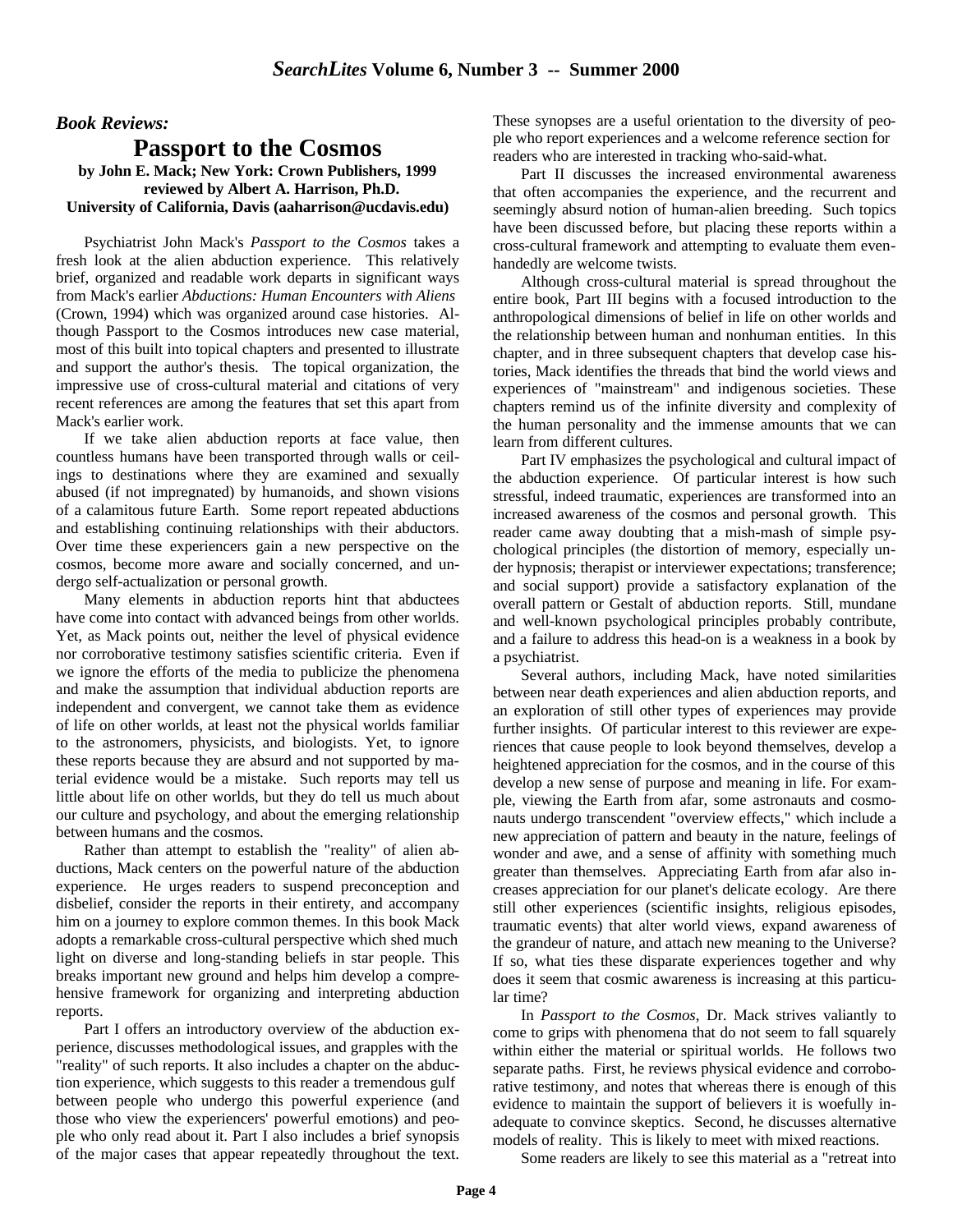metaphysics" brought about by the failure of the "evidence" to withstand the scrutiny of physical scientists, whereas others will see this as a courageous effort to break free of the dominant narrow scientific paradigm. Ultimately, there must be some way to prove, or disprove, new conceptions of reality.

*Passport to the Cosmos* may not fully satisfy readers who take abduction reports as a sign that extraterrestrials have arrived on Earth, or their polar opposites who attribute all such reports to a combination of ignorance, mental health problems, or fraud. It offers no final answers, but, largely because of its conspicuous attempts to be even handed and the introduction of cross-cultural material it breaks new ground*. Passport to the Cosmos* does not come with a free round-trip ticket to Alpha Centauri, but it does shed some light on how we see ourselves in the universe. All things considered, this reviewer found John Mack's most recent book a credible work on an incredible topic and worth reading.

*This review is copyright © 1999 by the National Institute of Discovery Science, used by permission.* 

# **Contact: Are We Ready For It?**

**by Peter Schenkel**

 **Minerva Press, London, 1999 (ISBN 0-75410-432-X) reviewed by Kendrick Frazier, Editor,** *Skeptical Inquirer*

We don't normally note fiction in this column, but this new novel about the repercussions of first contact with aliens will appeal to many rationalists and skeptics. Written in a realistic style, reminiscent of novels on the same first-contact theme by scientists Harrison Brown and Carl Sagan, this one focuses not on technology and science, but on the political, social, and ethical problems that might arise on first hearing from aliens. The main characters include the president of the United States and a clearly Saganesque astronomer and SETI expert, and the interactions at the international political level seem especially well handled, not surprising since the author is a political scientist. There is also great understanding of forces of irrationalism, the dynamics of the media, and the interactions of all with the scientific community.



**Executive Director H. Paul Shuch confers with Advisory Board member Sir Arthur C. Clarke, during the former's visit to Sri Lanka earlier this year.**

# **Event Horizon**

SearchLites' readers are apprised of the following conferences and meetings at which SETI-related information will be presented. League members are invited to check our World Wide Web site (www.setileague.org) under *Event Horizon*, or email to us at info@setileague.org, to obtain further details. Members are also encouraged to send in information about upcoming events of which we may be unaware.

**May 19 - 21, 2000:** *ARRL National Convention* and *Dayton Hamvention*, Dayton OH.

**June 2 - 4, 2000:** *ARRL Atlantic Division Convention* and *Rochester Hamfest*, Rochester NY.

**June 8 - 10, 2000:** 19th Annual Meeting of *the Society for Scientific Exploration* , London Ontario Canada.

**July 5 - 9, 2000:** *Mensa Annual Gathering*, Philadelphia PA. **July 13, 2000:** *International Planetary Society*, Montreal Quebec.

**July 16 - 19, 2000:** *Society of Amateur Radio Astronomers*, NRAO Green Bank WV.

**July 20 - 23, 2000:** *Central States VHF Conf.*, Winnipeg Manitoba.

**August 7 - 19, 2000:** *XXIVth International Astronomical Union General Assembly*, Manchester University, UK.

**August 31 - September 4, 2000:** *Chicon 2000* World Science Fiction Convention, Chicago IL.

**September 9 - 10, 2000:** *Second Convention of the European Radio Astronomy Club*, Heppenheim Germany.

**September 9 - 10, 2000:** *45th Weinheim VHF Convention*, Mannheim Germany.

**September 28 - October 1, 2000:** *Microwave Update*, Trevose PA**.**

**October 2 - 6, 2000**: *International Astronautical Congress*, Rio de Janeiro, Brazil.

**October 19, 2000:** *Searching for Life Among the Stars*, Science North, Sudbury ON Canada.

**October 26 - 30, 2000:** *18th AMSAT Annual Meeting and Space Symposium*, Portland ME.

**January 22 - 24, 2001:** *OSETI III*, Third International Conference on Optical SETI, San Jose CA.

**March 2 - 4, 2001:** *Contact 2001*, Santa Clara, CA.

**April 21, 2001:** Third annual SETI *League Ham Radio QSO Party*, 14.204 MHz.

**April 29, 2001:** SETI League *Annual Meeting*, Little Ferry, NJ.

**May 18 - 20, 2001:** *Dayton Hamvention*, Dayton OH.

**May 25 - 28, 2001:** *Balticon 35*, Baltimore MD.

**August 30 - September 3, 2001:** *Millennium Philcon* World Science Fiction Convention, Philadelphia PA.

**October, 2001 (date TBA):** *Microwave Update*, Arkansas.

**May 17 - 19, 2002:** *Dayton Hamvention*, Dayton OH.

**August, 2002 (proposed):** *Bioastronomy '02*, Hamilton Island (Great Barrier Reef), Australia.

**October, 2002 (date TBA):** *Microwave Update*, Washington DC.

**May 16 - 18, 2003:** *Dayton Hamvention*, Dayton OH.

**October, 2003 (date TBA):** *Microwave Update*, Dallas TX.

**October, 2004 (date TBA):** *Microwave Update*, Seattle WA.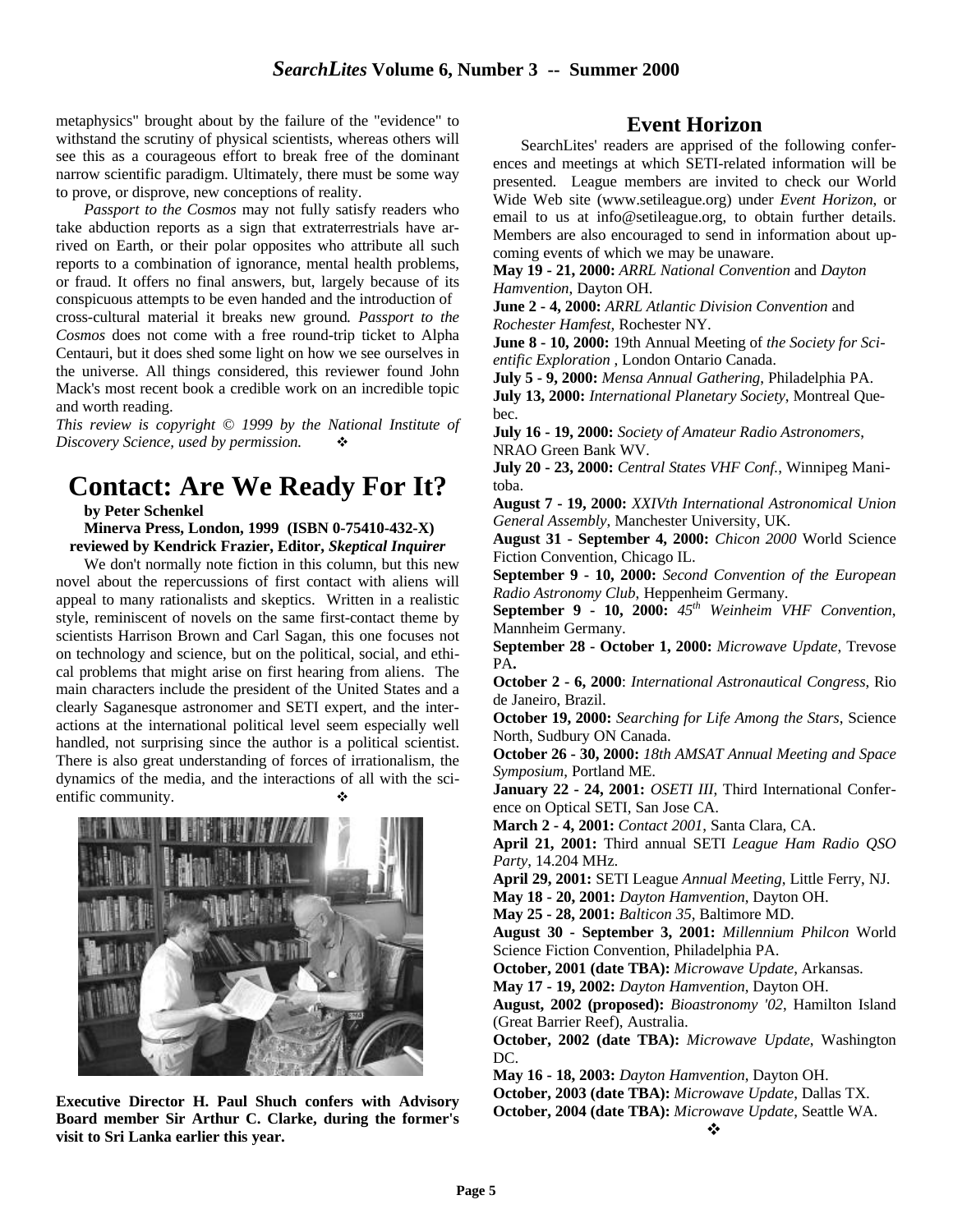### **My Forty Years of SETI by Philip Morrison**

**Editor's Note:** *This essay, by one of the fathers of modern SETI, was originally written for the SETI@home website. It is used here by the kind permission of Dr. Morrison and SETI@home chief scientist Dan Werthimer.*

#### **Proposing the Microwave Search**

My wartime service as neutron combat engineer over, by the mid-fifties I had made my way to high-energy astronomy. After the success of radio astronomy, the notion of opening new channels was appealing. In 1958, I came to see that gamma rays promised another new channel and worked out early predictions. One point was their easy crossing of the entire dusty plane of the Galaxy, unlike starlight yet at light speed. My ingenious friend and Cornell colleague, Giuseppe Cocconi, came to me with a question. "We already make gamma-ray beams. (The electron synchrotron at Cornell was then brand-new.) Why not send them out across space to see if anyone out there can detect them?" It was a surprising question, but most stimulating. My reply was that we should look at the whole spectrum, radio to gamma rays, and choose the best band for such signals.

By mid-1959, we had learned enough to propose microwave radio as the band best suited for listening -- not yet sending -- to any others as finite as ourselves. Cornell's own big radio dish near Arecibo in Puerto Rico would soon be able to detect another dish like itself at interstellar distances if wellaimed and powered, and a counterpart of the transmitter readied for Arecibo would be able to reach well across the Galaxy. Gamma rays were far less mastered, and optical light had to compete with the stars. Arecibo microwaves, with directed beam and sharp-tuned frequency, would far outshine the Sun's diffuse microwaves, and the Galaxy's as well, at 1420 megahertz (21 centimeters), the hydrogen line, best-studied of natural radio emissions.

The Galaxy has changed little in 40 years, but our technology and our insight have changed a lot. Strange but true, among Earth's many radio dishes, Arecibo remains the biggest, and arguably the best to search with. Microwave receivers have improved, but not by orders of magnitude. Interfering artificial signals in microwave are far more numerous now, but experience has shown us ways to mitigate their impact (perhaps one day to listen only from a crater bottom on the unseen side of the moon, shadowed from most interfering signals!).

#### **Searching**

To search, you must decide where to point, when to point, and how long to dwell at each chosen direction, what frequencies to cover, how weak a signal to delve for, and of what form? Only a handful of systematic searches have been made, mostly with marginal resources, for a task we are still defining. We are constrained both by the knowable properties of the natural world, and by the intangible choices any putative sender might make. The first of all SETI efforts was carried out in 1960 (independent of our own proposal, but fully compatible with it) at Green Bank, by Frank Drake, a real radio astronomer. He pointed a good-sized dish at a few of the nearest sun-like stars,

one by one and found transient interference from unidentified human sources.

#### **Frank Drake**

Consider the rough scale of the task. To search a wide patch of sky is possible without a big dish, but it demands incredible power from the transmitter that must light up many directions at once. The Arecibo microwave receiving beam can discriminate several thousand directions in a patch of sky one degree on edge. Forty thousand such patches cover the sky (don't forget the southern sky hemisphere, where we have lately looked for awhile). Would you look at all directions, or choose some special points? So far, it has seemed best to try both: narrow beams one after another to multiple identifiable targets like nearby stars, and a full sky coverage again spot by spot for less sensitive searches. It is not easy to foresee the power our ambitious unknown counterparts might assign for transmissions. Most of Galactic space is far away, of course, and might have rare but powerful senders among so many stars, while close-by stars are few by comparison and do not need rare capabilities.

The physics of the dilute gases adrift between the stars in the Milky Way implies that even the sharpest signals will smear out in frequency rather soon as they travel, perhaps to acquire an enforced width of 0.1 hertz; if that holds, it is not much use to look for still narrower ones. Even if we accept our old naïve recommendation of the 1420 megahertz band, a hundred million dial settings are none too many for a plausible search of that one band. Multiply frequency choices by directions, and a really full search requires a trillion brief periods of listening. Of course, we will consider laser-made signals in the infrared and optical bands -- a modest try is being made now and follow other leads along the entire spectrum.

Only one visit to each possible choice? A sender sweeping the stars to economize on power has to face the fatal chance that his blind choice of time at the right direction and the right frequency has ended any chance of success. The answer is to repeat, repeat, repeat, or burn power steadily. These alternatives have been studied, and plausible choices made (doubtless to be remade) as we learn more.

#### **Multiplicity**

SETI@home participants themselves demonstrate the major change in technology since 1960, not new dishes, new receivers, or even new knowledge of stars and their medium. It is the multiplicity of choice implied by the amazing rise in computer power. The early proposals expected a thousand channels at once to be recorded during the search , a good start at shortening the search time. Today we operate rather inexpensive systems that can receive data in one hundred million channels all at once. Nor is the limit clearly at hand. The million and more volunteer CPUs put to use now to help analyze a backlog of recent search data from Arecibo is only a sign of what lies ahead in the next century of signal processing.

#### **Searching in Time**

SETI seeks one day to search the space of this Galaxy, a home to a few hundred million suitable suns. An extra-galactic reach opens so many possibilities that an experimenter is daunted, even though his pencil beam covers a large area of stars all at once in a distant galaxy. All of them are millions of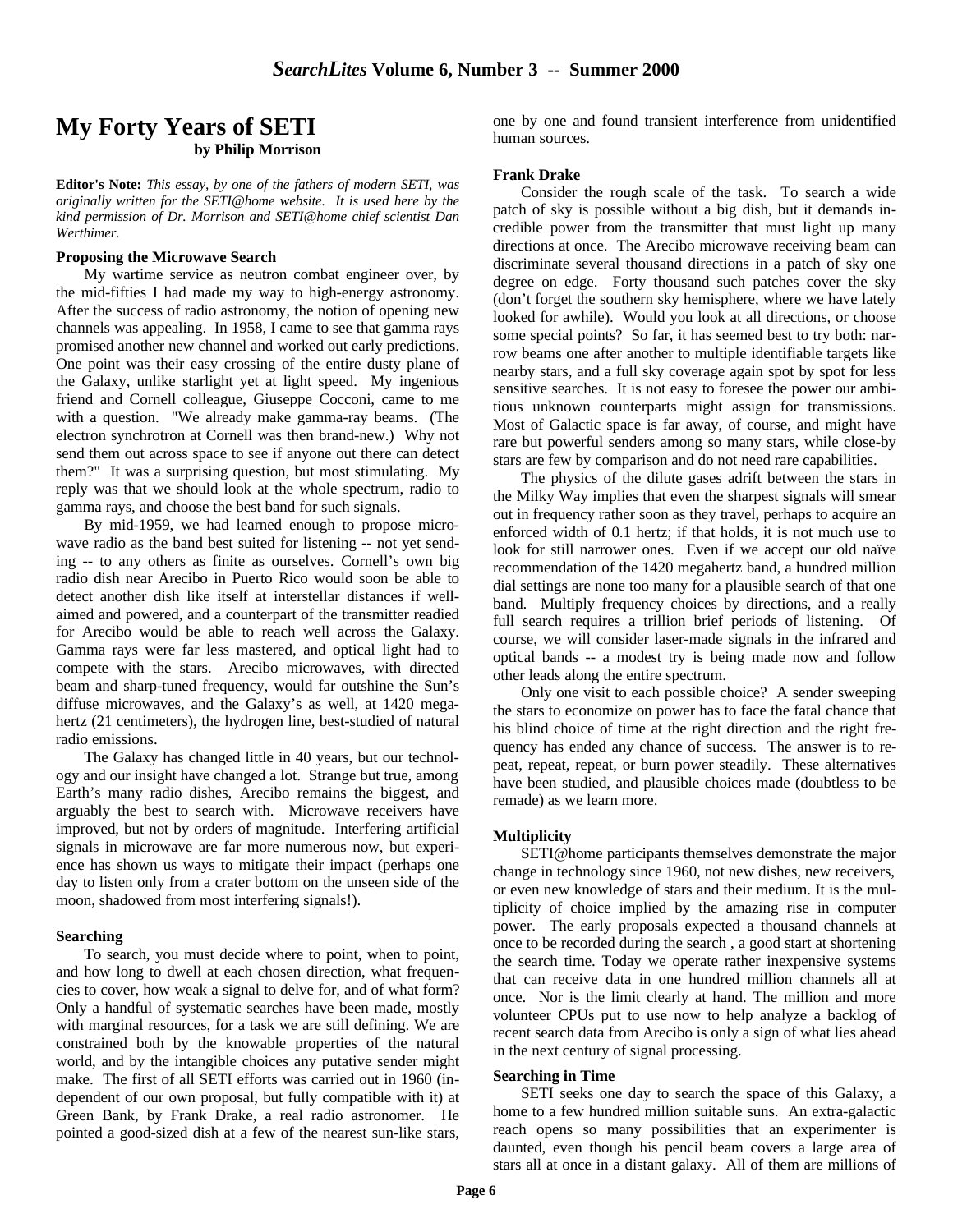light years away. Any sender way out there has to wait out the round trip as a minimum time for an answer. So much does this transcend our idea of history—our own species is maybe 100,000 years old -- that we find it hard to plan. One brief search was made at Arecibo years ago of the nearest big galaxy, the Andromeda spiral; it brought no signal. How little we understand of what to expect and how to act over such depths of time!

#### **Andromeda Galaxy**

But there is a much smaller time delay -- still more than we ordinarily face in experiment design -- when we restrict our search within our own home spiral, the Milky Way. First of all, the nearest 100 stars, most of them faint red dwarf stars much dimmer than the Sun, occupy a sphere about 50 light years across. Before 1960 or so, we had no way to know whether or not every nearby star was actively sending our way. We are less worried now about a crowded dial. Those common fainter stars do not promise much; they seem unlikely to warm a planet steadily and safely, and there are sun-like stars by the billion farther out.

The marvelous 1995 discovery of a planet in orbit around a distant sun-like stable star has shown that planets resembling our own neighbor Jupiter accompany a few percent of all the sun-like stars we have examined near us, out as far as 150 light years or so. We know about three dozen such sun-planet systems, though not yet one earth-like planet, for our present methods are too crude to detect such small rocky planets as Earth even if they are present. We can presently find only the gas giants. That should change within the next decade or so, once we have launched new space-borne instruments able to detect earths -- if they are there.

#### **Looking for Peers**

Begin with symmetry, which promises the possibility of life and astronomers resembling ourselves in goal, if not in appearance. To find 100 candidates, we need to examine many planetary systems, even if we make the most optimistic guess that earths – so far not seen near any star but our Sun -- will be found, and not merely the hot Jupiters in tight orbits about their star that now fill our initial lists. An optimist would propose looking among the billion stars up to 1000 light years away, our near galactic neighbors. It follows at once that we should listen for hundreds of years before we need try to send, on the good grounds that we are not likely to be the first astronomers among hundreds of star-warmed earths. Even though we cannot exclude our priority, we cannot claim any evidence for it, save our own single example. It makes sense to listen for a century or two before we enter after consensus on a serious phase of transmission on our own —systematic sending is far more costly than listening. So we say "keep on listening," and improve our efforts, possibly with other signal types, until some day, maybe in the year 2100, the issue of sending might be raised.

But we know this: we did not begin radio astronomy (or lasers or gammas or neutrinos or what you will) on a new planet. Rather, life grew here on Earth for about half the age of the galaxy before we humans even knew that the Sun was a star among the stars. Our single species itself was 500 centuries old before we knew our place in the sky. Reflection has led me to argue that we had to number on the order of a billion thinking human beings before our Earth could become home to such devices as sensitive microwave receivers, longer still for the alternatives. Only a population at such scale can have given rise to the innumerable special discoveries, skills, insights and resources that comprise modern technology: from copper to mathematics, with theory and practice worldwide that underlie all of astronomy and its imaginative dreams. But can that specialization appear if many more people still have not long been growing crops, digging in the mines, voyaging, writing, drawing -- yes, and dreaming. A hunting band, however wise its individuals, is not persuasive as a realistic basis for interstellar signaling, our SETI. A billion humans lived on Earth around 1800 (of course, I mean only that magnitude, not a precise figure). Technology is a social phenomenon spread among billions whose diverse lifework led to what we now can do. IQ does not alone create means for detecting signals from the stars. Intelligence is necessary but it is insufficient. The first firemakers of the caves, the Cro-Magnon flint knappers, the Europeans around Galileo and Newton—admirable discoverers all, but none could make an interstellar search with any chance of success.

A rough estimate of one social, adept, thoughtful species of a billion members implies a few billion years of evolution as far as we now know — true, though from only one example. That tentatively defines the timescale. Without a synchronizing feature we do not notice at all in the Galaxy, we cannot expect a good match to our quite new status, for we have known of radio astronomy for less than one century out of all Earth history. One sees at once that detectable counterparts are likely to be ahead of our level of technology, while the rest of them, still silent and undetectable, are far behind on the human scale of time.

What we see as possible is an ambitious project, old by any human standards, defined by a timescale we do not know, undertaken perhaps intermittently by some curious, effective, but by no means all-powerful, species of billions of beings of our technological kind dwelling somewhere out there among the many, many stars. They too must pay the energy bills and await an answer, perhaps not for the first time. Their presence is a conjecture only. Most likely they reside among the tens of millions of planetary systems which we now expect through a very small, close-by sample of two dozen gaseous planets. A planet near a stable sun is the lowest rung of a ladder of still only conjectural nature that may follow the one case we now know by upward rung after rung to another earth, to life, to evolution, and eventually — perhaps — to sentience, curiosity, and capability. SETI is an audacious but direct search for the top rung of the ancient ladder.

Digging for more evidence, finally the physical signals we hope for, SETI is the task of our time. It will last many years, until we succeed or at least until we accept the other amazingly unlikely case, that we are the very first to attempt distant exchange among the 400 billion stars of the Milky Way. After all, if we are to hear any authentic signal among the stars that functionally resembles what we do, such conjectures must have been true and enacted in reality somewhere out there in earlier times.

Close with a salutation very old among our clever forebears: Good hunting!  $\cdot$